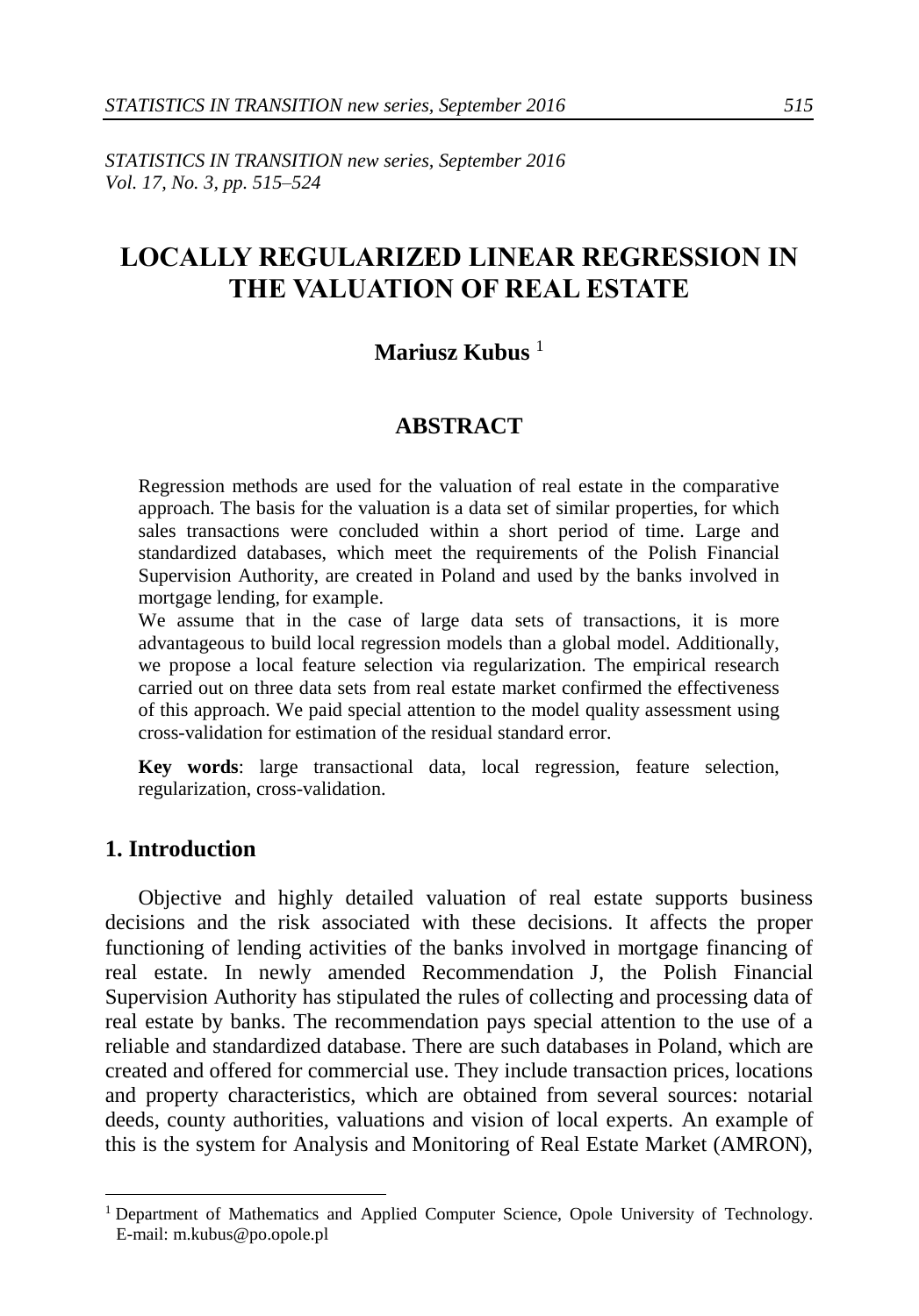which was initiated by the Polish Bank Association. This interbank and standardized database contains a complex scope of information about Polish real estate market. Until now, AMRON have collected over a million records, whereas E-Valuer database offers information about real estate sale prices from across Poland. It contains over 400,000 records.

The legal basis for the valuation of real estate in Poland are: Real Estate Management Act of August 21, 1997, and Regulation of the Council of Ministers of September 21, 2004 on the valuation of real estate and preparing appraisal report. These regulations do not contain specific calculation procedures. They show only certain principles that should be followed. Some models of valuation are published by the Polish Federation of Real Estate Appraiser Associations in the Universal of National Valuation Rules and in the Interpretative Notes.

One of the four approaches to the valuation task is a comparative approach. The basis for the valuation is a data set of similar properties for which sale transactions were concluded within a short period of time (usually two years). Apart from the information about the transaction prices, real estate appraiser has also information on selected characteristics of the properties (so-called market features). It is assumed that they affect the level of prices. Thus, the valuation can be formulated as a regression task. The transaction database plays the role of the training set with multidimensional observations. The market features are the predictors, and price is the dependent variable. The goal is to predict the value of a new object. The Interpretative Note No. 1 "The application of a comparative approach in the valuation of real estate" specifies two of the three valuation methods: paired comparison and average price adjustment. The third one - the method of statistical analysis of the market  $-$  is not clarified, which gives the analyst freedom to use various econometric models. Recommendation J of the Polish Financial Supervision Authority, aimed at the banking sector, pays attention to the need of accurate and stabile models.

In the literature there are several propositions of application of the market statistical analysis. Undoubtedly, the most popular are classical multiple regression model and multiple simple regression model (Hozer 2008). Foryś (2010) applied linear ordering methods in order to select a subset of objects most similar to the valued real estate. Linear ordering methods were applied to construct the aggregated measure of attractiveness, which was used as the predictor in simple regression (Lis 2005; Doszyń 2012). Lis (2005) used information on the cluster structure of the data acquired by k-means method. The dummy variables which identified the clusters were included in the linear regression model. Mach (2012) investigated the impact of regional development on the price of a square meter of residential real estate using factor analysis, and multiple regression in the space of reduced dimension. Trzęsiok (2013) compared various nonparametric regression models on the data from the Warsaw housing market. In the literature on real estate valuation, propositions of neural networks application can also be found in (Lis 2001, Morajda 2005).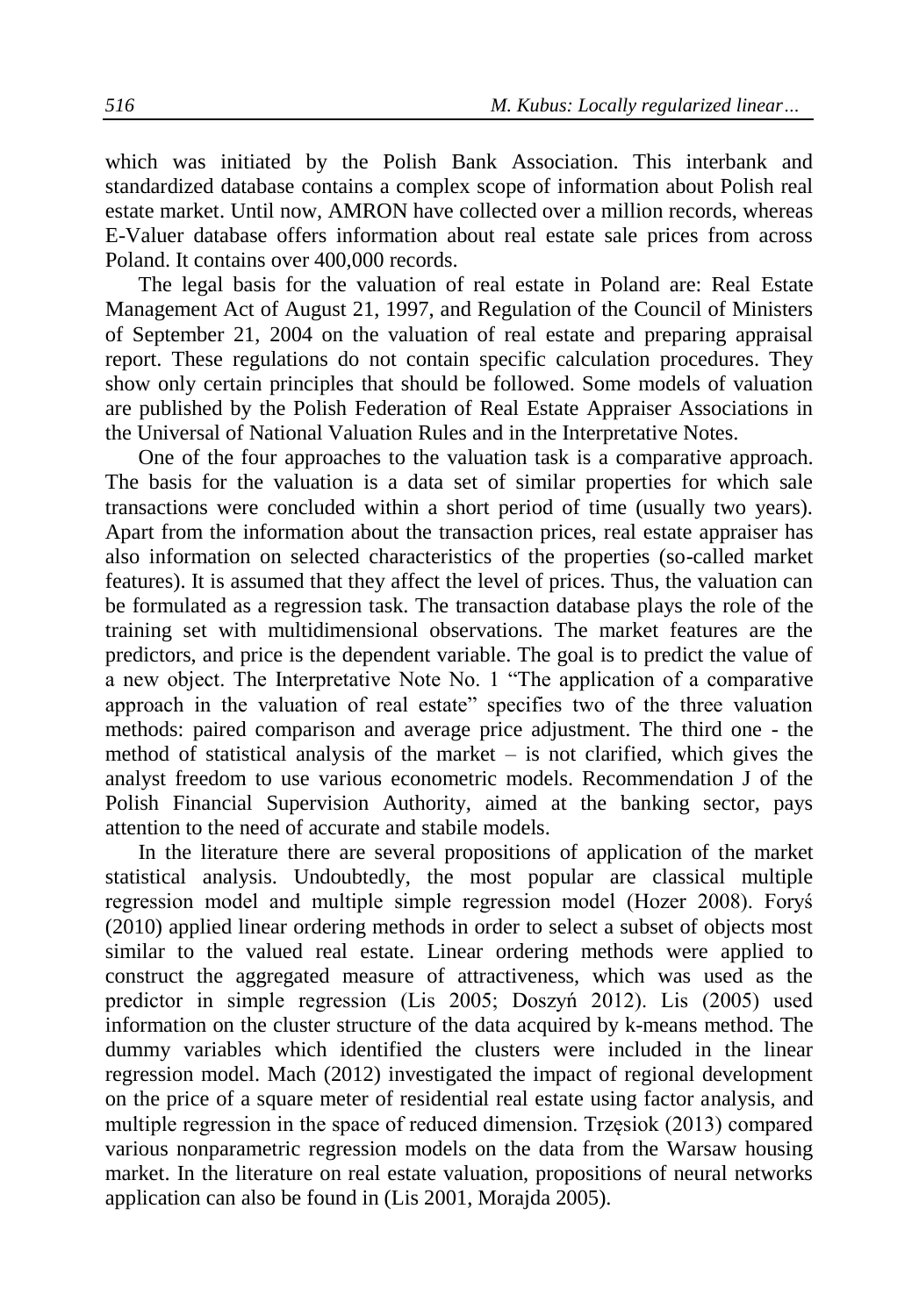In this paper we propose the application of locally estimated regression functions in the neighbourhood of the points that represent the valued real estate. This approach is dedicated to the large data sets of transactions. Additionally, we propose a local feature selection, assuming that the validity of the feature can differ in various regions of the feature space. Feature selection is made with a use of regularization in the estimation criterion. Unfortunately, we do not have access to the large data set from the Polish market. Thus, the proposition of locally regularized linear regression was verified on three publicly accessible data sets from the US market.

## **2. The estimates of the linear model coefficients**

Suppose we are given a set of multivariate observations with known values of a quantitative dependent variable *Y* (training set):

$$
U = \{(x_1, y_1), ..., (x_N, y_N) : x_i \in X = (X_1, ..., X_p), y_i \in Y, i \in \{1, ..., N\}\}.
$$
 (1)

The goal of regression is to discover the impact of the predictors  $X_1, \ldots, X_p$ on the variable *Y*. Owing to its simplicity, a linear model is widely used:

$$
f(\mathbf{x}) = b_0 + b_1 x_1 + \dots + b_p x_p + \varepsilon, \tag{2}
$$

where  $\varepsilon$  is the random component, which is assumed to have a normal distribution with mean equal to 0 and constant variance  $\forall i \in \{1,..., N\}$ . Moreover,  $\varepsilon$ <sub>i</sub> are independent of each other and independent of predictors. The classical approach to the estimation of the linear model parameters is the ordinary least squares method (OLS). Estimators obtained in this way, under the Gauss-Markov theorem, are unbiased and have the smallest variance in the class of linear and unbiased estimators (Maddala 2008, pp. 228–229). A problem arises when there are irrelevant variables in the data, which do not affect the variable *Y*. Then the model does not guarantee an accurate prediction for new objects (out of training sample), which is the primary objective of modelling. It has a theoretical foundation in the bias-variance trade-off and formally it is described in (Hastie, Tibshirani, Friedman 2009, pp. 219–224). Generally, too complex models, which are well fitted to the training set, are characterized by a low bias and a high variance of the prediction error. On the other hand, too simple models, which do not extract all information from data, are characterized by a high bias and a low variance of the prediction error. The number of parameters to estimate (which is strongly related to the number of variables) is usually adopted as a measure of the linear model complexity. Thus, elimination of the irrelevant variables should improve the quality of the model. The market features in real estate valuation task are carefully selected by experts, and it would seem that they undoubtedly have an impact on the transaction prices. However, many authors indicate the need for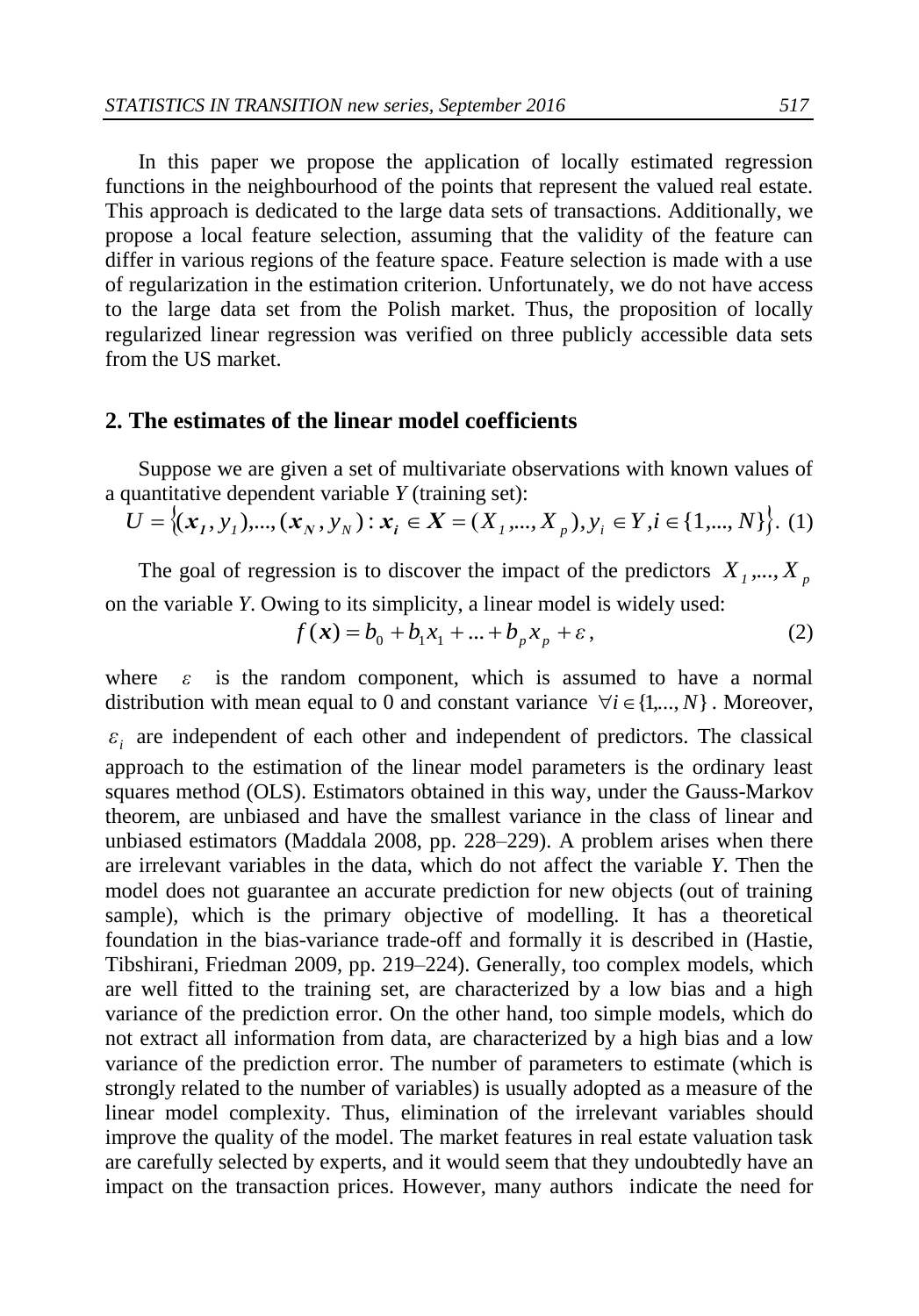formal, statistical feature selection in the econometric models of valuation (Lis 2005; Zeliaś 2006; Bitner 2007).

The effect of feature selection can be achieved by regularization. A penalty component  $P(b)$  for large absolute values of the parameters is imposed on the criterion used in the estimation task:

$$
\hat{\boldsymbol{b}} = \arg\min_{\boldsymbol{b}} \left( \sum_{i=1}^{N} \left( y_i - b_0 - \sum_{j=1}^{p} b_j x_{ij} \right)^2 + \lambda \cdot P(\boldsymbol{b}) \right). \tag{3}
$$

Regularization decreases the absolute values of the estimates, and some of them are equal to zero. The core idea is to control the complexity of the model. The objective is to reach a compromise between the bias and the variance, and consequently to get a model with optimal generalization ability, which means the accuracy of prediction for new objects. Various forms of penalty component and the references are given in the Table 1.

|  | Table 1. Penalty components in regularized linear regression |  |  |
|--|--------------------------------------------------------------|--|--|
|  |                                                              |  |  |

| Ridge regression             | LASSO                        | Elastic net                                                         |
|------------------------------|------------------------------|---------------------------------------------------------------------|
| $P(b) = \sum b_i^2$<br>$i=1$ | $P(b) = \sum  b_i $<br>$i=1$ | $P_{\alpha}(\bm{b}) = \sum^p (\alpha b_i^2 + (1 - \alpha)  b_{i} )$ |
| (Hoerl, Kennard 1970)        | (Tibshirani 1996)            | (Zou, Hastie 2005)                                                  |

*Source: own work.*

The regularization parameter  $\lambda$  defines the amount of the penalty, and, as a result, it controls the complexity of the model. Determination of the appropriate value of  $\lambda$  is a key task for the effective application of this method. In practice, a sequence of models corresponding to different values of  $\lambda$  is built, and then the optimal model is selected. Information criteria or prediction error estimated via cross-validation can be used as a model selection criterion. The empirical comparison of these criteria can be found in (Kubus 2013).

The task of parameter estimation in the ridge regression has a solution in a closed form, see, i.e. (Maddala 2008; Hastie *et al.* 2009). LASSO requires quadratic programming with linear constrains but approximate solutions are more practical and more commonly used. Presently, LARS algorithm (Efron, Hastie, Johnstone, Tibshirani 2004) is the most popular because of a low computational complexity. In the case of the elastic net it has been proven that the estimation task can be reformulated on the LASSO (Zou, Hastie 2005). In the following iterations of the LARS algorithm, the coefficients are updated based on the current regression residuals, thus previously unexplained variability of the response *Y*. In every step, the updating formula takes into account some predictors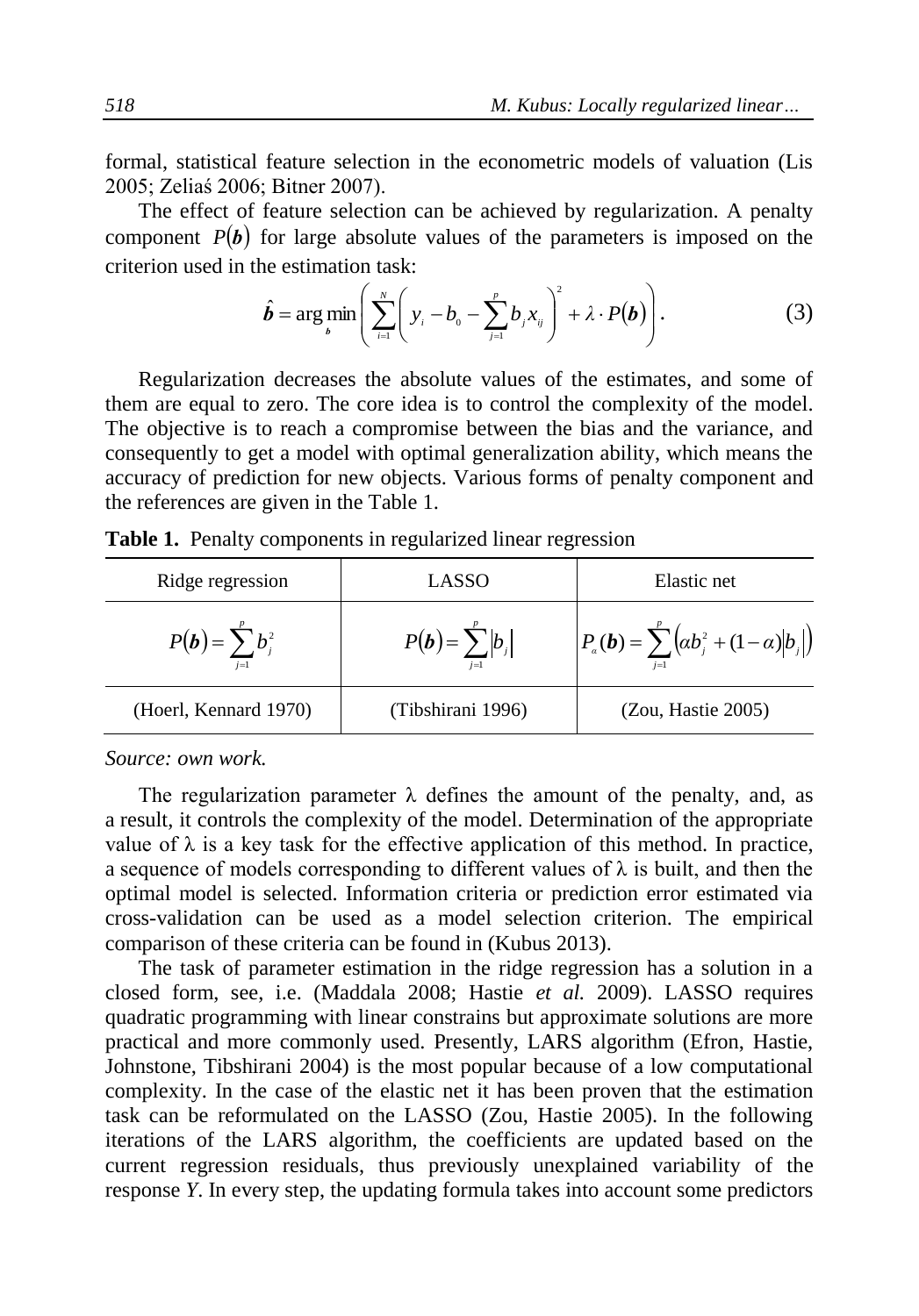most correlated with *Y*, while only one predictor per iteration is introduced into the model.

An important modelling stage is to assess the quality of th model. A widely used evaluation function is the mean square error, whose unbiased estimator has the form of:

$$
MSE = \frac{1}{N - p - 1} \sum_{i=1}^{N} (y_i - \hat{f}(\mathbf{x}_i))^2,
$$
 (4)

or its square root called residual standard error. However, the assessment of the predictive ability of a model, measured on the training set which was used for estimation of model parameters, is too optimistic (Hastie *et al.* 2009, p.228). A model fitted perfectly to the data does not guarantee a great ability to generalize, that is an accurate prediction for new objects (out of the training sample), which is the primary objective of modelling. To estimate the prediction error, the researcher should use a separate set of objects, from the same population, that did not take part in the learning stage. Cross-validation is quite a common strategy of the error estimation. The main idea of cross-validation is to reuse the learning sample many times. In this method, the training set *U* is split into *K* disjoint and approximately equinumerous subsets  $V_1, V_2, ..., V_K$ . Then *K* models  $(\hat{f}_1, ..., \hat{f}_K)$  are built based on training samples  $U_i^{CV} = U - V_i$  ( $i = 1,..., K$ ), and the prediction errors are estimated based on test samples *Vi*. Finally, the error is averaged.

#### **3. Local regression models**

The assumption about the linear dependency between predictors and the dependent variable is very restrictive. There are numerous propositions of more flexible regression functions in the literature. A short review of non-parametric regression models with the examples of applications in R program is given in (Trzęsiok, Trzęsiok 2009). Some of these methods utilize the idea of local fitting, for example tree-based models. We take under consideration a slightly different approach, which also focus on local fitting. Consider a point  $\mathbf{x} \in \mathbf{X} = (X_1, \dots, X_p)$ , which represents the valued real estate. Instead of building a global model (in all the domain) we estimate the linear regression function in the neighbourhood of *x*. Additionally, one can use information about distances between points  $x_i \in U$  and a query point *x*. Formally, a model of local regressions can be expressed by the formula:

$$
\widetilde{f}(\mathbf{x}) = \hat{f}(\mathbf{x}, \hat{\mathbf{b}}(\mathbf{x})),
$$
\n(5)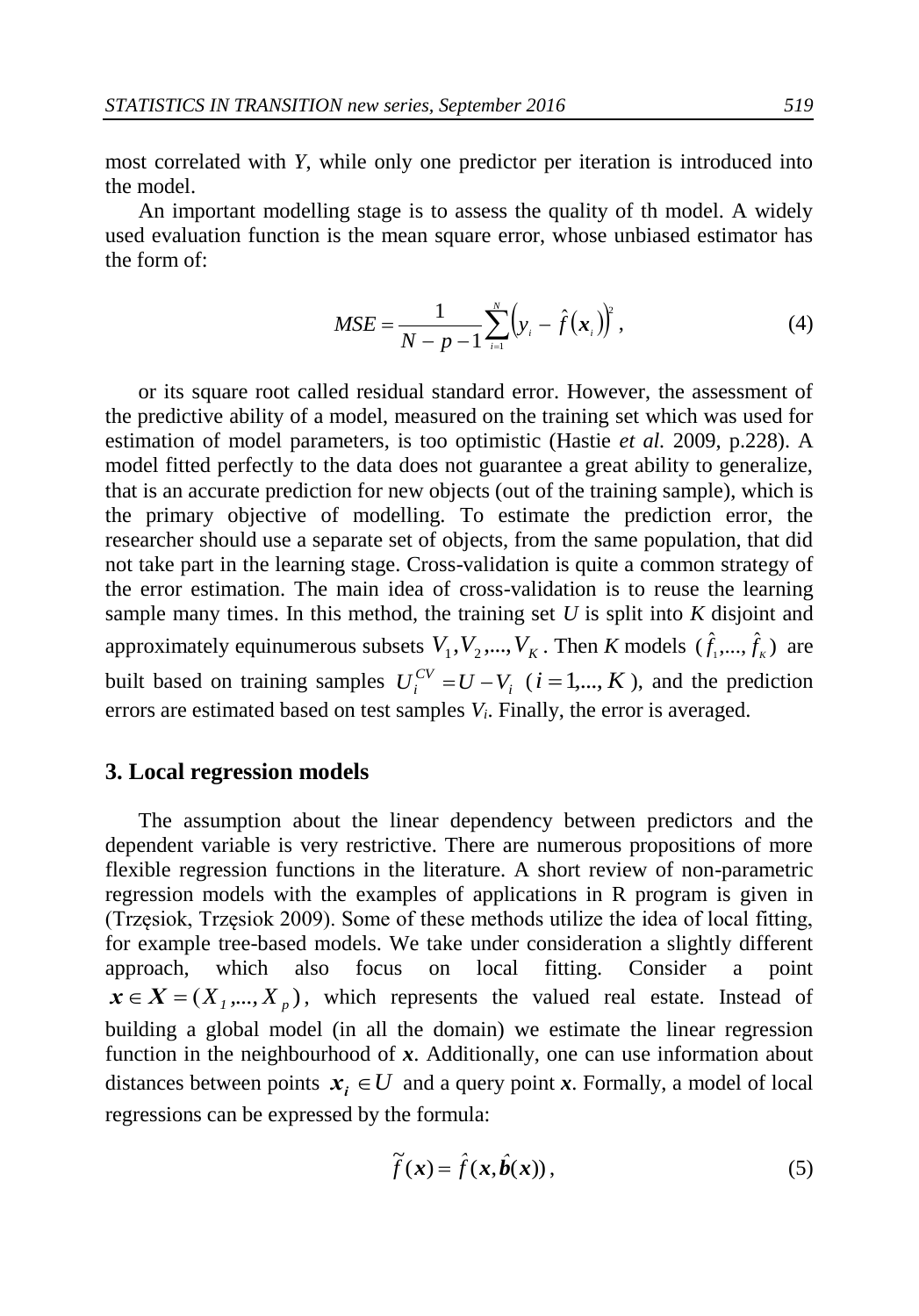where  $\hat{f}$  is the linear model (2) fitted locally in the neighbourhood of *x*. The parameter vector  $\boldsymbol{b}$  is estimated with the use of weighted least squares:

$$
\hat{\boldsymbol{b}}(\boldsymbol{x}) = \underset{\boldsymbol{b}}{\arg\min} \sum_{i=1}^{N} K \left( \frac{\|\boldsymbol{x} - \boldsymbol{x}_i\|}{h(\boldsymbol{x})} \right) (y_i - \hat{f}(\boldsymbol{x}_i, \boldsymbol{b}))^2.
$$
 (6)

The weights are obtained by a kernel function  $K(\cdot)$ , where  $h(x)$  is a width function that determines the width of the neighbourhood at *x*. Various forms of kernel functions as well as various techniques of determining the width can be found in the literature (Loader 1999; Hastie *et al.* 2009). A simple solution is to use *k* nearest neighbours method, which adaptively sets the width due to the local density of objects from the training set. Still, one can use weights dependent on the distances from  $x$ , or adopt equal weights for all objects from the neighbourhood of *x*. Note that the models are fitted separately at each query point *x*.

Assuming that the validity of the feature can differ in various regions of the domain, we propose to introduce the regularization to the criterion of estimation. The penalty component that we have chosen is the elastic net (Zou, Hastie 2005). We have also adopted the simplest system of weights, applying *k* nearest

neighbours kernel function. Formally, it can be written as:  
\n
$$
\hat{\boldsymbol{b}}^{I-EN}(\boldsymbol{x}) = \underset{\boldsymbol{b}}{arg min} \sum_{i=1}^{N} K_{k-NN} (\|\boldsymbol{x} - \boldsymbol{x}_i\|) (\boldsymbol{y}_i - \hat{f}(\boldsymbol{x}_i, \boldsymbol{b}))^2 + \lambda \sum_{j=1}^{p} (\alpha b_j^2 + (1 - \alpha)|b_j|)
$$
\n(7)

where  $K_{k-NN}(\cdot)$  is the indicator function, which returns equal weights for objects from the neighbourhood of *x*, and 0 otherwise.

## **4. Empirical study**

To compare the effectiveness of the global and local modelling of a linear regression function we analyse three publicly available data sets from the real estate market.

The first one concerns housing values in suburbs of Boston (Harrison, Rubinfeld 1978). The market features that are taken into account are {*per capita crime rate by town; proportion of residential land zoned for lots over 25,000 sq. ft.; proportion of non-retail business acres per town; Charles River* dummy variable (= 1 if tract bounds river; 0 otherwise)*; nitric oxides concentration (parts per 10 million); average number of rooms per dwelling; proportion of owneroccupied units built prior to 1940; weighted distances to five Boston employment centres; index of accessibility to radial highways; full-value property-tax rate per \$10,000; pupil-teacher ratio by town; 1000(Bk – 0.63)^2 where Bk is the*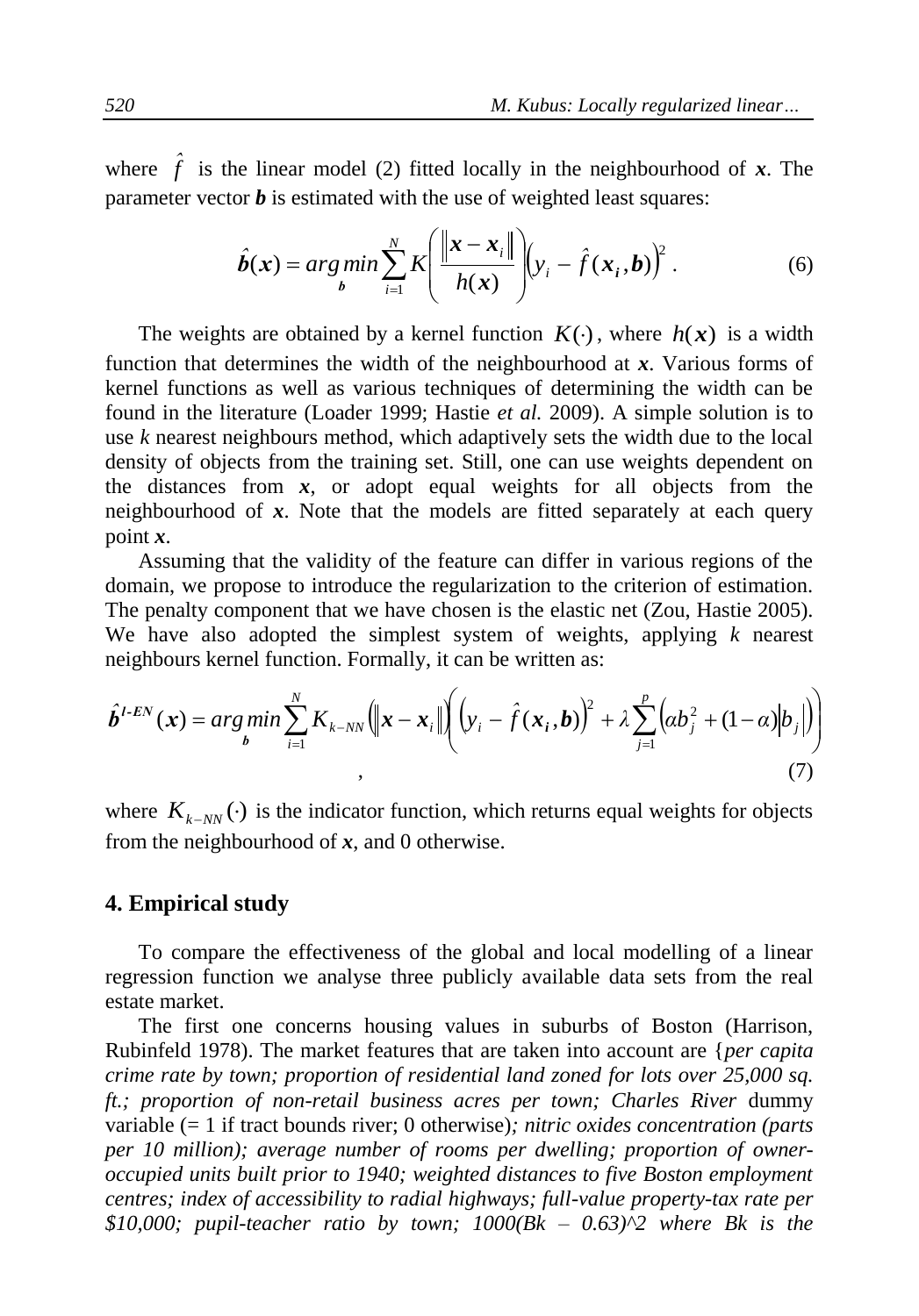*proportion of blacks by town; % lower status of the population*}. This data set contains 506 observations (https://archive.ics.uci.edu/ml/datasets.html).

The second data set consists of aggregated data from each of 20,460 neighbourhoods in California. It is available in the StatLib repository [\(http://lib.stat.cmu.edu/\)](http://lib.stat.cmu.edu/). The dependent variable is the median house value in each neighbourhood. The predictors are {*median income, housing median age, total rooms, total bedrooms, population, households, latitude, longitude*}.

The last data set comes from (Maddala 2008, p. 234-235), and it concerns sale prices of rural land in Florida (per acre). There are 67 multidimensional observations, which are characterized by market features/predictors {*proportion of acreage that is wooded; distance from parcel to Sarasota airport; distance from parcel to highway; acreage of parcel; month in which the parcel was sold*}. Although it is not large data set we decide to take it under consideration to have a wider field for the comparisons.

We use two estimation techniques in the global regression model as well as in local regressions. The ordinary least squares method is compared with regularization, where we apply the elastic net penalty component (Zou, Hastie 2005). The optimal value of the regularization parameter  $\lambda$  has been chosen with the use of Bayesian information criterion BIC. The number of nearest neighbours in the model of local regressions, estimated according to formula (6) or (7), has been set arbitrarily. It is  $k = 30$  in Florida and Boston data set, and  $k = 50$  in the third, larger data set. The residual standard errors for these models have been estimated via 10 fold cross-validation. The comparison is shown in the Table 2.

| OIODAI IIIICAI IIIOUCI |         |               |            |  |  |  |
|------------------------|---------|---------------|------------|--|--|--|
|                        | Florida | <b>Boston</b> | California |  |  |  |
| OLS                    | 2537.71 | 4719.15       | 69581.07   |  |  |  |
| Elastic net            | 2538.45 | 4887.26       | 73979.68   |  |  |  |

**Table 2.** Residual standard errors estimated via cross-validation for global and local fitting

Global linear model

Local linear model

|             | Florida | <b>Boston</b> | California |
|-------------|---------|---------------|------------|
| ЭLS         | 2218.81 | 3719.58       | 64044.36   |
| Elastic net | 2154.19 | 3475.37       | 66036.35   |

*Source: own calculations.*

The prediction error of local regression models is lower in all the cases. In two out of three data sets (Florida and Boston) locally regularized regression has given better results. Note that the regularization has not affected the reduction of error in global models. This allows us to suppose that the validity of variables varies in different regions of the feature space.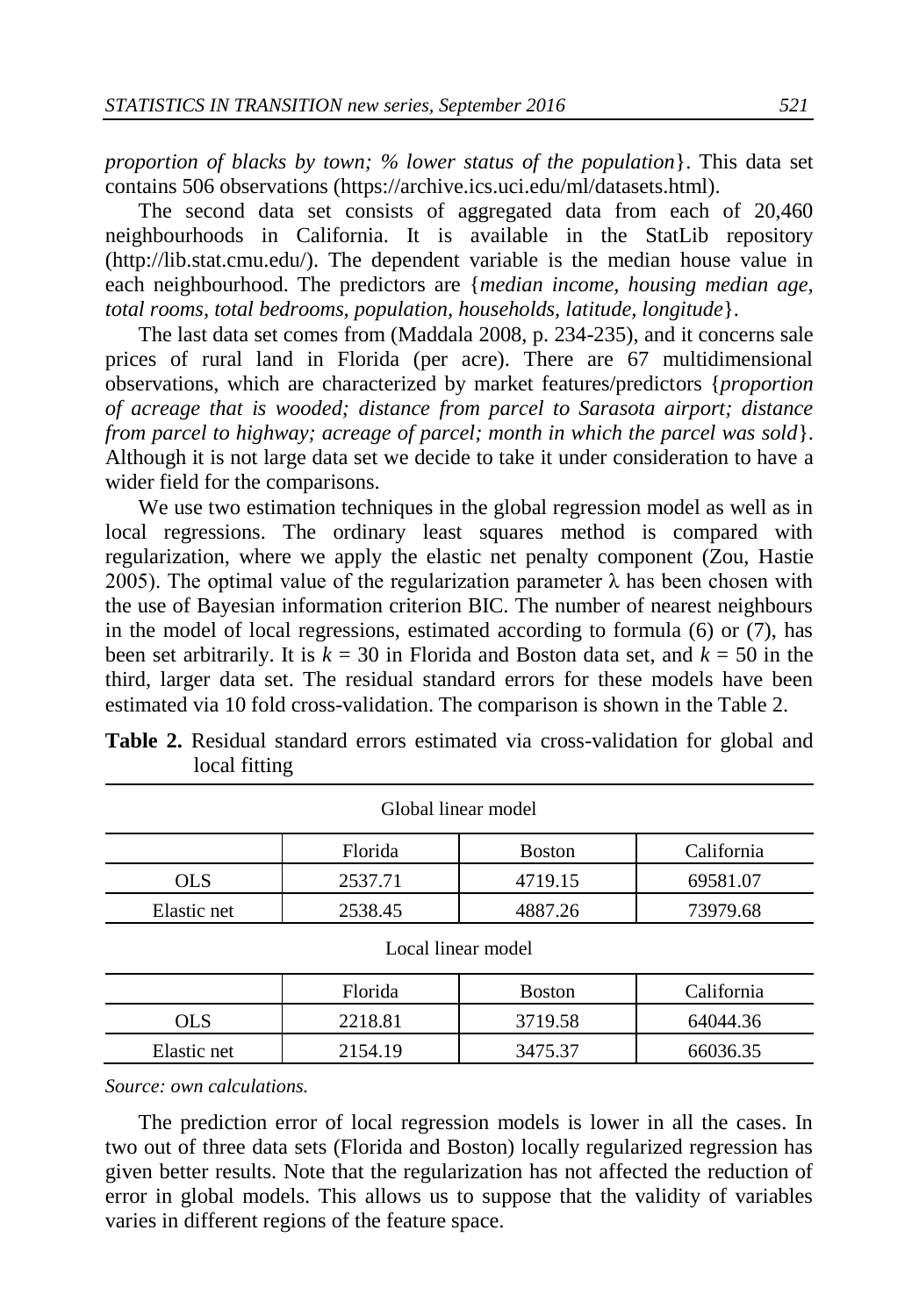# **5. Summary**

We found the idea of the local fitting of regression function natural and especially suited to the comparative approach in the real estate valuation. Empirical examples investigated in the previous section confirmed our intuition. The core idea of the comparative approach is to use the information about similar properties that were sold in a short period of time. The use of a distance-based similarity measure in the feature space enables fully automatic and objective identification of such real estate. A special meaning is assigned to it in the analysis of large data sets. Our approach improved the accuracy of the valuation in two data sets. In the third one we obtained a slightly worse model, but still competitive for a global regression. Poorer performance of California housing data set seems to confirm the correct selection of the potential predictors made by experts. When there are no irrelevant variables in the data set, the unbiased OLS estimators are recommended. Note that locally regularized linear regression can be modified in several ways. One can utilize: various weighting systems, adaptive setting of the parameter  $k$  with the use of a validation set, various penalty components, polynomial regression function.

## **REFERENCES**

- BITNER, A., (2007). Konstrukcja modelu regresji wielorakiej przy wycenie nieruchomości [Construction of the multiple regression model in real estate valuation], Acta Scientiarum Polonorum, Administratio Locorum, 6 (4), pp. 59–66.
- DOSZYŃ, M., (2012). Ekonometryczna wycena nieruchomości [Econometric evaluation of real estate], Studia i Prace Wydziału Nauk Ekonomicznych i Zarządzania Uniwersytetu Szczecińskiego, No. 26, pp. 41–52, Szczecin.
- EFRON, B., HASTIE, T., JOHNSTONE, I., TIBSHIRANI, R., (2004). Least Angle Regression, ,,Annals of Statistics" 32 (2), pp. 407–499.
- FORYŚ, I., (2010). Wykorzystanie metod taksonomicznych do wyboru obiektów podobnych w procesie wyceny lokali mieszkalnych [The multivariate analysis using to the choice the similar object in the housing valuation process], Studia i Materiały Towarzystwa Naukowego Nieruchomości, Vol. 18, No. 1, pp. 95–105, TNN, Olsztyn.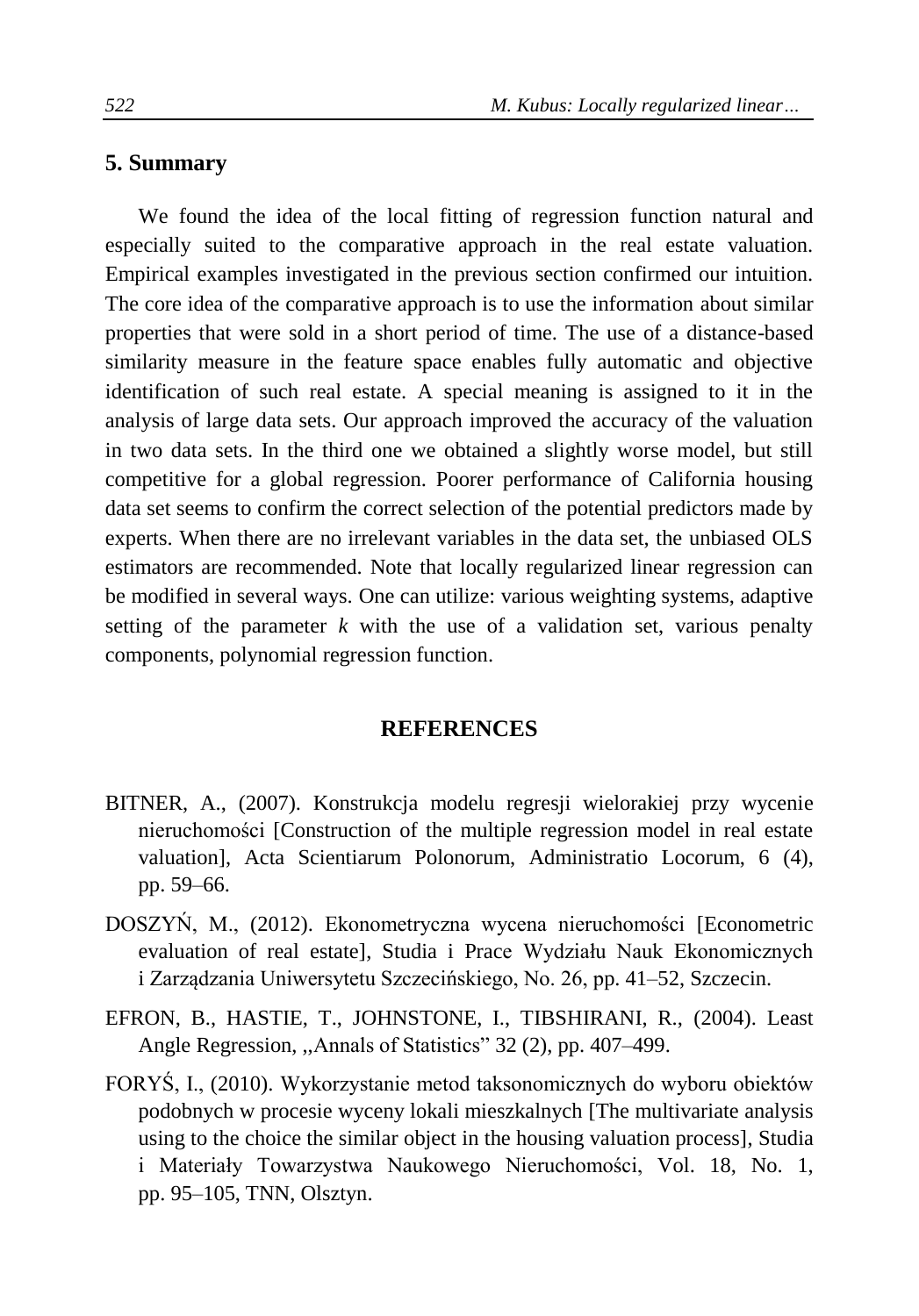- HARRISON, D., RUBINFELD, D. L., (1978). Hedonic prices and the demand for clean air, J. Environ. Economics & Management, Vol. 5, 81–102.
- HASTIE, T., TIBSHIRANI, R., FRIEDMAN, J., (2009). The Elements of Statistical Learning: Data Mining, Inference, and Prediction, 2nd edition, Springer, New York.
- HOERL, A. E., KENNARD, R., (1970). Ridge regression: biased estimation for nonorthogonal problems, ,,Technometrics" 12, pp. 55–67.
- HOZER, J., (ed.), (2008). Wycena nieruchomości [Real estate valuation], KEiS US, IADiPG w Szczecinie, Szczecin.
- KUBUS, M., (2013). On model selection in some regularized linear regression methods, Acta Universitatis Lodziensis, Folia Oeconomica 285, pp. 115–223.
- LIS, C., (2001). Sieci neuronowe a masowa wycena nieruchomości [Neural networks and the mass valuation of real estate], Zeszyty Naukowe US, No 318, Prace Katedry Ekonometrii i Statystyki, Szczecin.
- LIS, C., (2005). Ekonometryczne modele cen transakcyjnych lokali mieszkalnych [Econometric models transaction prices of residential premises], Zeszyty Naukowe US, No. 415, Prace Katedry Ekonometrii i Statystyki, No. 16, Szczecin.
- LOADER, C., (1999). Local Regression and Likelihood, Springer, New York.
- MACH, Ł., (2012). Determinanty ekonomiczno-gospodarcze oraz ich wpływ na rozwój rynku nieruchomości mieszkaniowych [Economic determinants and their impact on development of residential real estate market], Ekonometria, 4 (38), pp. 106–116.
- MADDALA, G. S., (2008). Ekonometria [Econometrics], PWN, Warszawa.
- MORAJDA, J., (2005). Wykorzystanie perceptronowych sieci neuronowych w zagadnieniu wyceny nieruchomości [The use of perceptrons neural networks in the issue of real estate valuation], Zeszyty Naukowe Małopolskiej Wyższej Szkoły Ekonomicznej w Tarnowie, 7, pp. 101–108.
- TIBSHIRANI, R., (1996). Regression shrinkage and selection via the lasso, J.Royal. Statist. Soc. B., 58, pp. 267–288.
- TRZĘSIOK, J., TRZĘSIOK, M., (2009). Nieparametryczne metody regresji [Nonparametric regression methods], [in:] M. Walesiak, E. Gatnar (eds), Statystyczna analiza danych z wykorzystaniem programu R [Statistical data analysis with a use of R program], Wydawnictwo Naukowe PWN, Warszawa, pp. 156–192.